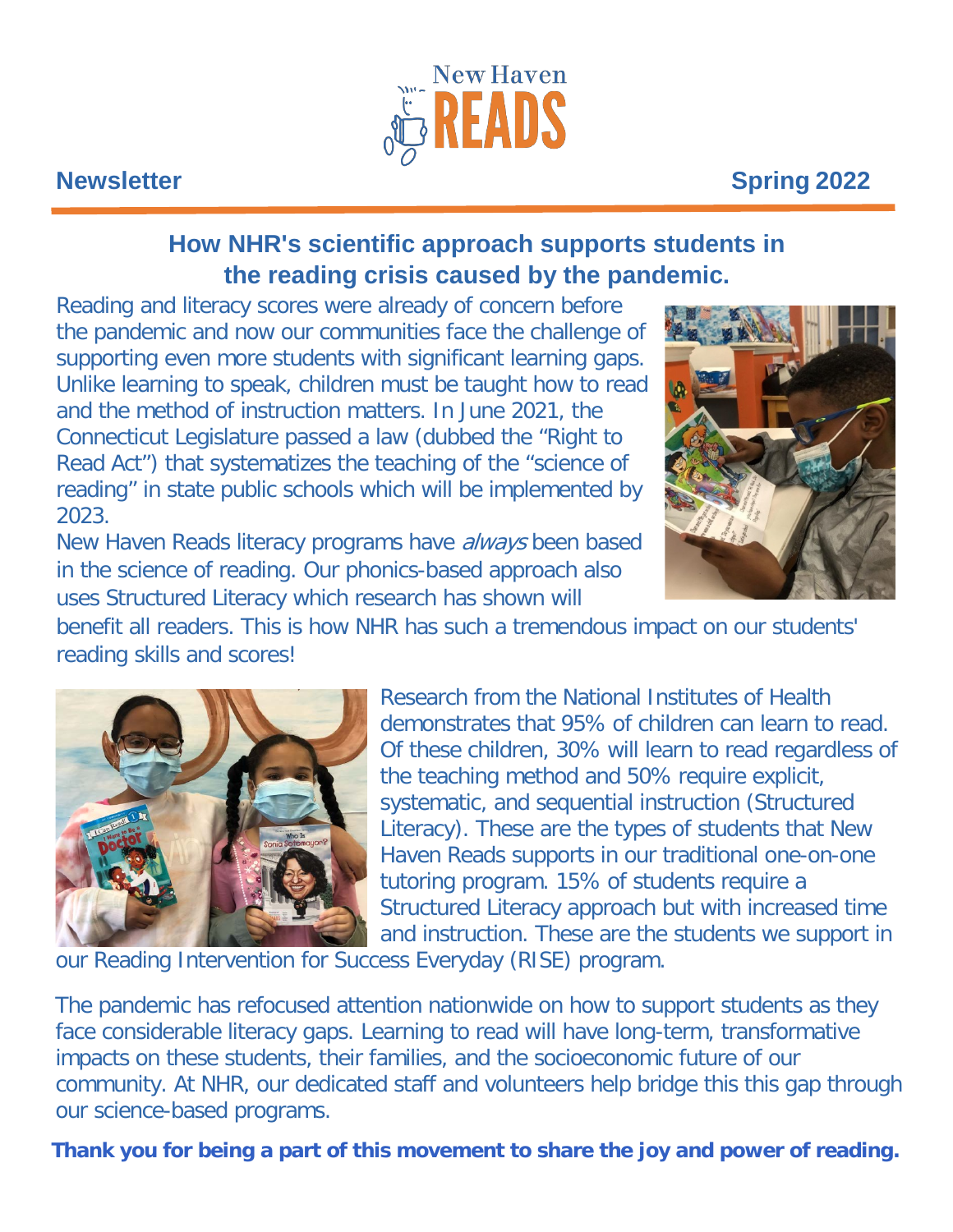

## **NHR participated in the New Haven Public Schools' Rally for Reading event on April 12.**

Two former NHR students, Jeffrey and Jordan, spoke about the impact NHR had on their reading to the packed auditorium and we gave away hundreds of books to student attendees! Read more about the event [here in the New Haven Independent!](https://www.newhavenindependent.org/article/ready_rally)



## **April is Volunteer Appreciation Month! A special note to our incredible volunteers:**



Thank you for giving a piece of your heart to our cause.

Your passion for the education of our youth is beautiful and inspiring. As a newcomer to our NHR family, I see with fresh eyes that you give the most precious gift to our community: your time and patience. Although April is Volunteer Appreciation Month, know that we at NHR appreciate you every single day. We could not be here without you. We truly appreciate your dedication to our mission.

I'm excited to be along for the ride toward sharing the joy and power of reading with Greater New Haven!

> Ever inspired,  **Fernanda**  NHR Outreach Director

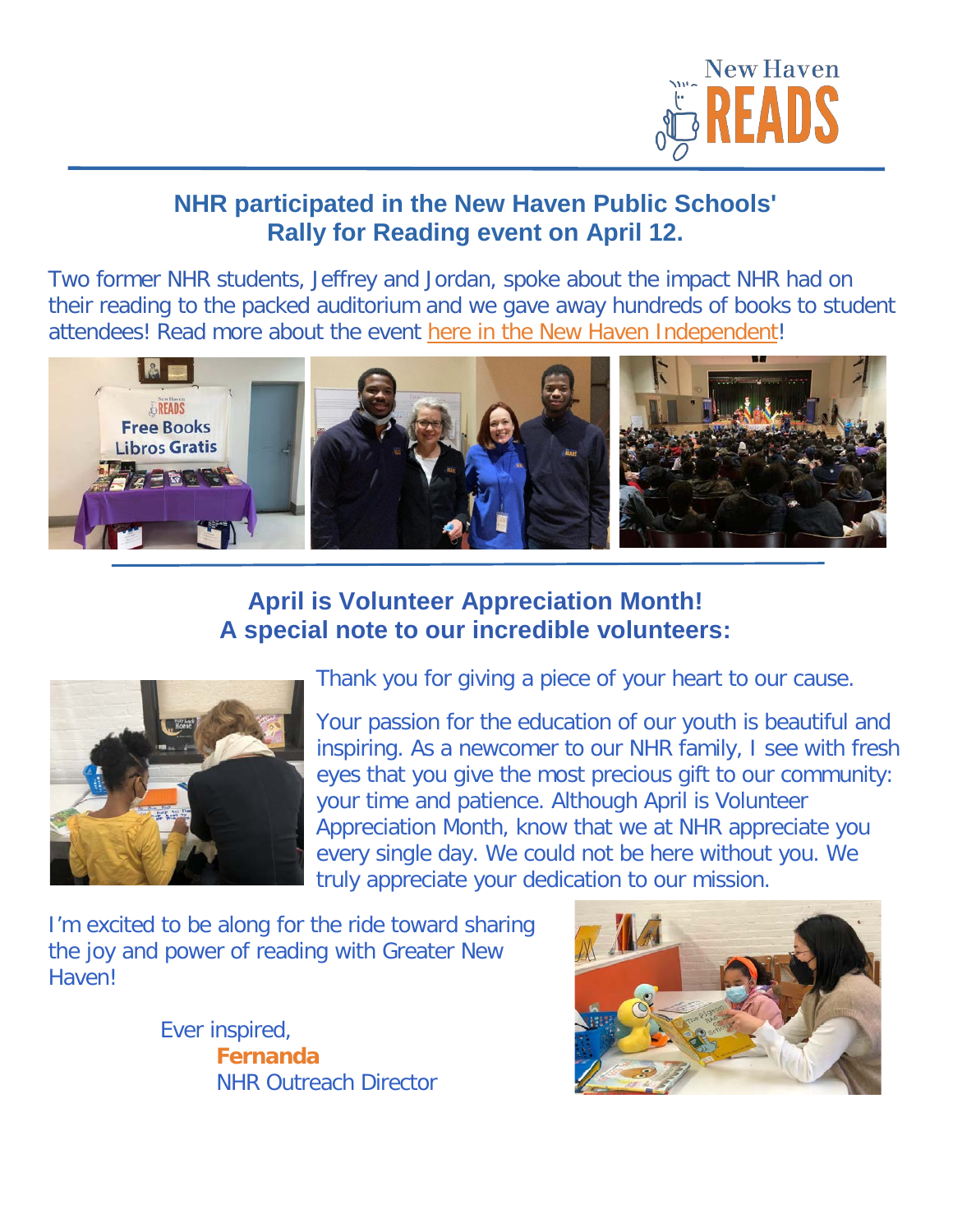

## **Volunteer Spotlight: Gabriel Galeotos**

College student, Gabriel began tutoring last September at the Science Park site. His desire to volunteer at New Haven Reads stems from his childhood experience participating in a school literacy program that supported his reading. He told us: "It was always my goal to help others learn to overcome their difficulties with reading, building upon my experiences in a similar program."



When asked why he keeps returning, Gabriel's response was, "... seeing the joy in each of the children's eyes as they read a book. Additionally, seeing the spark on their face as a new topic is understood - it brings me great pride as a volunteer."

Gabriel enjoys working with his students Mecca and Alanur. His focus is to make their tutoring hours as engaging and rewarding as possible. He notes, "One thing I do not think could be overlooked is to take time to enjoy the small victories." His students certainly benefit! Not only are their literacy scores improving, they are having fun in tutoring with Gabriel!

We are so grateful to Gabriel and all of the volunteers who make NHR such a success. If you are interested in finding out more about how you can become a tutor, please visit our volunteer page on our website here or email volunteer@newhavenreads.org!



## **Spring at NHR by the Numbers**

Working with **313** students at **3** locations every week for **418** hours of programs

Thank you to our **213** volunteer tutors

We distributed **7,044** books in March